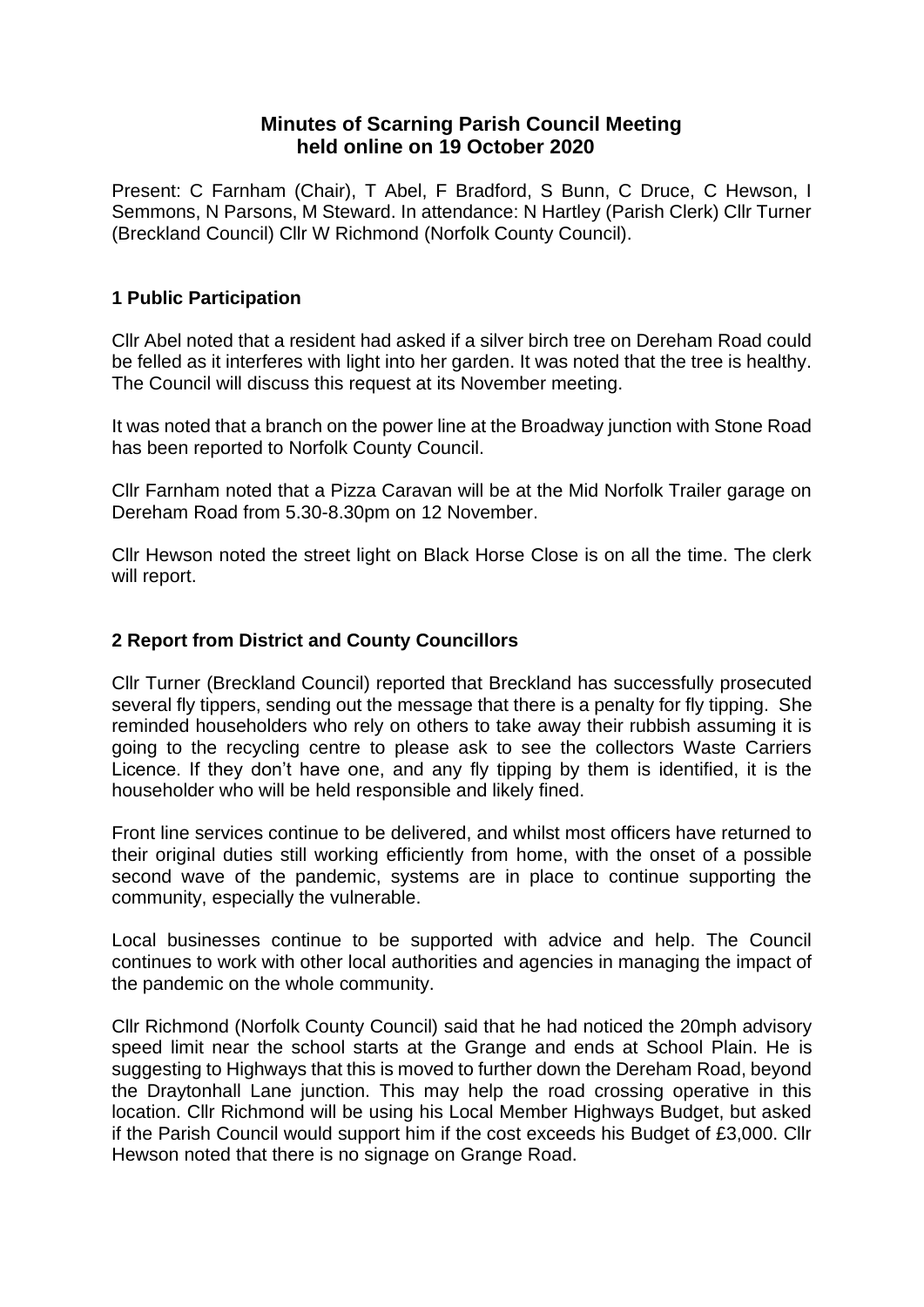# **3 Apologies**

Apologies were received from Cllr P Hewett (Breckland Council).

### **4 Declarations of Interest**

None.

### **5 Minutes**

It was **RESOLVED** to approve and sign as soon as practicable the minutes of the meeting held on 21 September 2020 as a true and accurate record.

### **6 Matters Arising**

A date for delivery of the noticeboard outside the school is awaited.

### **7 Planning**

7.1 Breckland Council decisions

 Brookside Barn, Brookside Farm, Chapel Lane 3PL/2020/0850/HOU Construction of three bay cartshed Approved

Pennymeadow Nursery, Podmore Lane 3PL/2020/0856/F Two bungalows and garages (amended scheme following grant of planning Permission on appeal) and the contract of the contract of the contract of the contract of the contract of the contract of the contract of the contract of the contract of the contract of the contract of the contract of the

### **8 Finance**

8.1 The following payments were made in accordance with the Budget:-

Chq 102197 PKF Littlejohn LLP, external audit fee, £240

- 102198 Mansfield Fencing, matting & seeding of football goal areas at Meadows, £885
- 102199 T T Jones Electrical Ltd, electrical testing programme, £178.20
- 102200 Parsons & co, printing October newsletter, £147.98
- 102201 Parsons & co, printing November newsletter, £145.08
- 102202 T T Jones Electrical Ltd, street light maintenance, £57.17
- 102203 Royal British Legion, Remembrance Day wreath, £50
- 102204 TOP Garden Services, cutting verges and Water Meadows play field, £796.50
- 102205 TOP Garden Services, grass cutting in churchyard, £180

102206 Eon, unmetered street light energy, £217.98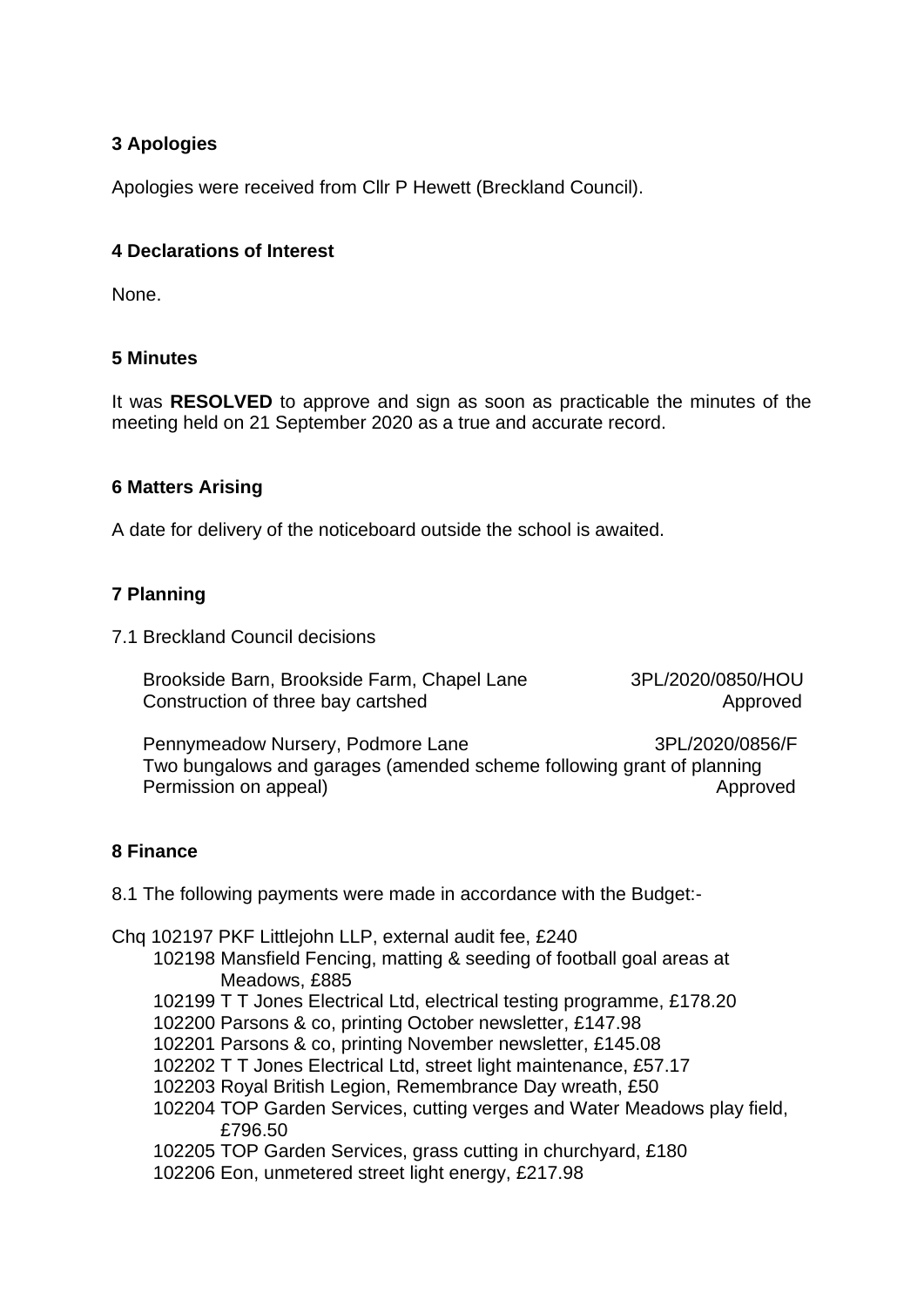8.2 The following payments received were noted:

 A Buckingham, rent for former Broadway Allotment site, £311.14 Cash, sale of world war one booklet, £5 Breckland Council, balance of Precept, £18,000

8.3 The meeting received a report of Actual to Budgeted expenditure

8.4 Internal Control Report

Cllr Parsons reported that he had carried out the checks of the Council's accounts. His report was dated 16 September 2020 and will be held on file. He noted there had been some difficulty in reconciling the Council's charity payments, which had been made at the end of the financial year and which had not all been banked by the 31 March 2020. The clerk noted that as a result of this the charity payments were to be made earlier.

8.5 The completion of the External Audit was noted.

### **9 Clerk's Report**

The clerk noted that he had submitted a match funding application to Norfolk Community Foundation in respect of new metal fencing at the Water Meadows play area.

Prices have been obtained re Youth Shelters and Table Tennis tables.

The new bus shelter at Dereham Road/Chestnut Road will be installed in early November.

A delivery date for the new noticeboard to be installed near the school is awaited.

The tenant has renewed his lease of the former Broadway Allotment site.

Taylor Wimpey has cut the hedge at Draytonhall Lane/A47 junction.

### **10 Scarning Beacon**

Cllr Farnham advised that the November edition of the Beacon will eighteen pages in length. It will be the last printed copy to be delivered to all residents. He said that he would like to take advertisements from January 2021 and to donate the proceeds of all advertisements to charity, with readers choosing which charity from a choice of three charities in each edition. He noted that eighty people had signed up to receive the newsletter by email. Cllr Abel asked if a small number of copies could be printed from the advertising revenue. Cllr Turner said that in Shipdham each distributor of the newsletter is given ten SAE's and they post the newsletter to these residents. A small donation is requested for this. It was noted that when the Village Hall reopens, some printed copies could be made available at the coffee mornings.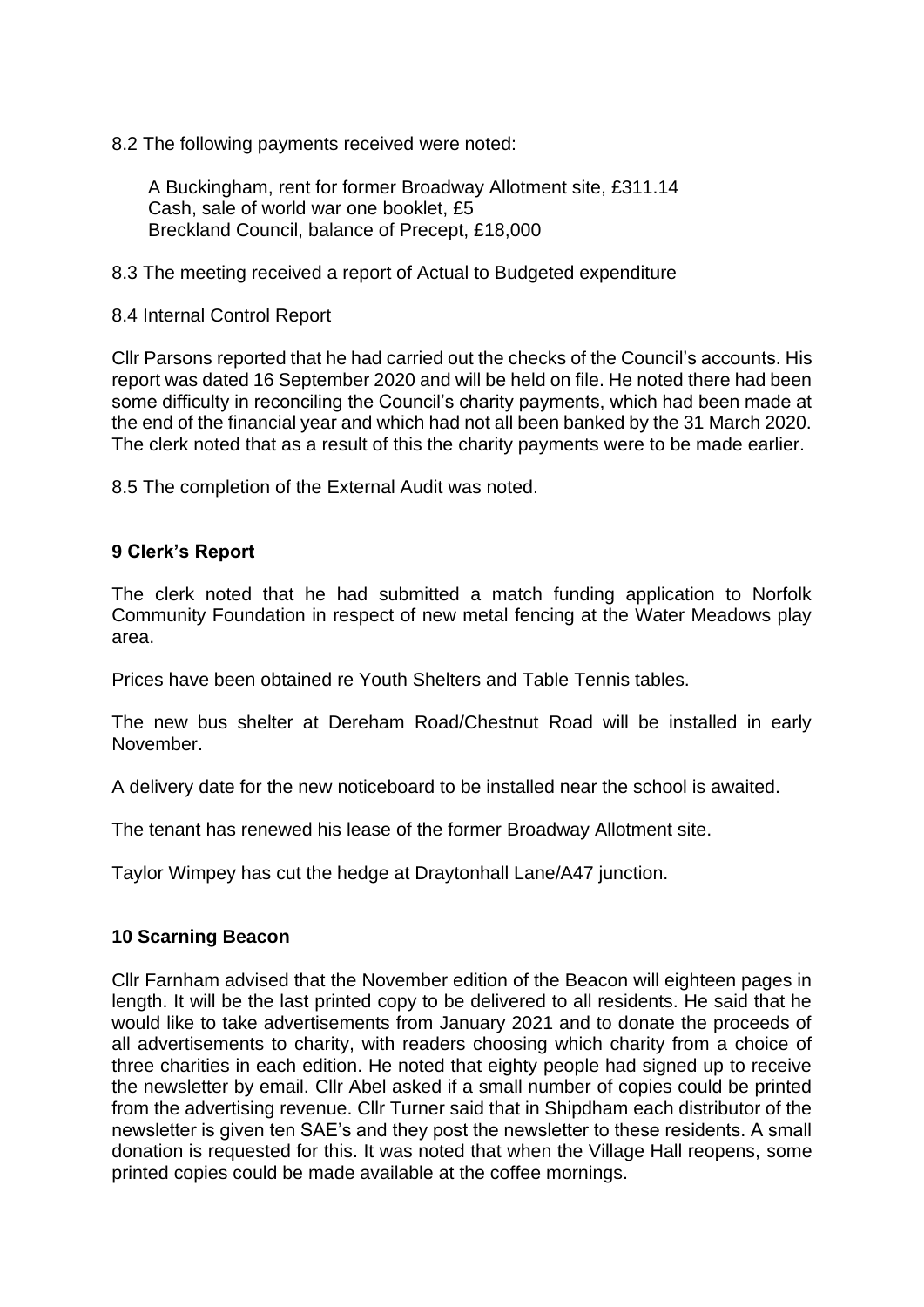### **11 Report from the Playing Field Committee**

Cllr Hewson noted that the accounts of the Playing Field Committee had been submitted to the clerk, together with a Budget for 2021/22. He said he is waiting for quotes regarding the repairs to the play equipment and new play equipment. He noted that a dead cherry tree had been cut down on the corner of Park Lane and that the hedge had been cut to improve visibility when leaving the car park onto Shipdham Lane.

Cllr Parsons asked if the Playing Field Committee might like the Parish Council to install an outdoor table tennis table on the playing field.

### **12 Report from the Water Meadows sub committee**

Matting has been laid down in preparation for moving the two goals and backboards on the Water Meadows play area. The wood of one of the goals is rotten and will be replaced when the goals are moved. One of the backboards was pulled down and was also rotting. This too will be replaced. The goals and backboards will be moved in October/November once the seeded areas have taken.

The meadows have been cut, but the contractor has cut it all instead of half of it and he has not cut the area near the Ted Ellis play area.

Lucy's Meadow is to be cut and cleared late this month/early November depending on the hire of a baler. A date is awaited from the contractor.

An area either side of the entrance into the Water Meadows from Blackthorn Drive has been cleared. The brambles near the Ted Ellis play area will be cut back.

Cllr Druce has repaired the damaged litter bin and put back in the small children's play area.

The Internal Drainage Board has cleared the ditch by the entrance to the Water Meadows at Blackthorn Drive and has cleared the stream.

### **13 Hedge**

The meeting received an update re cutting the hedge from Black Horse Close to Podmore Lane. It was noted that if it is a roadside hedge, the hedge can be cut more than once a year. The Council will return to this in the spring.

### **14 Fencing at Water Meadows Play Area**

It was noted that the Council had **RESOLVED** to appoint G & G Fencing to install new iron fencing at the Water Meadows play area.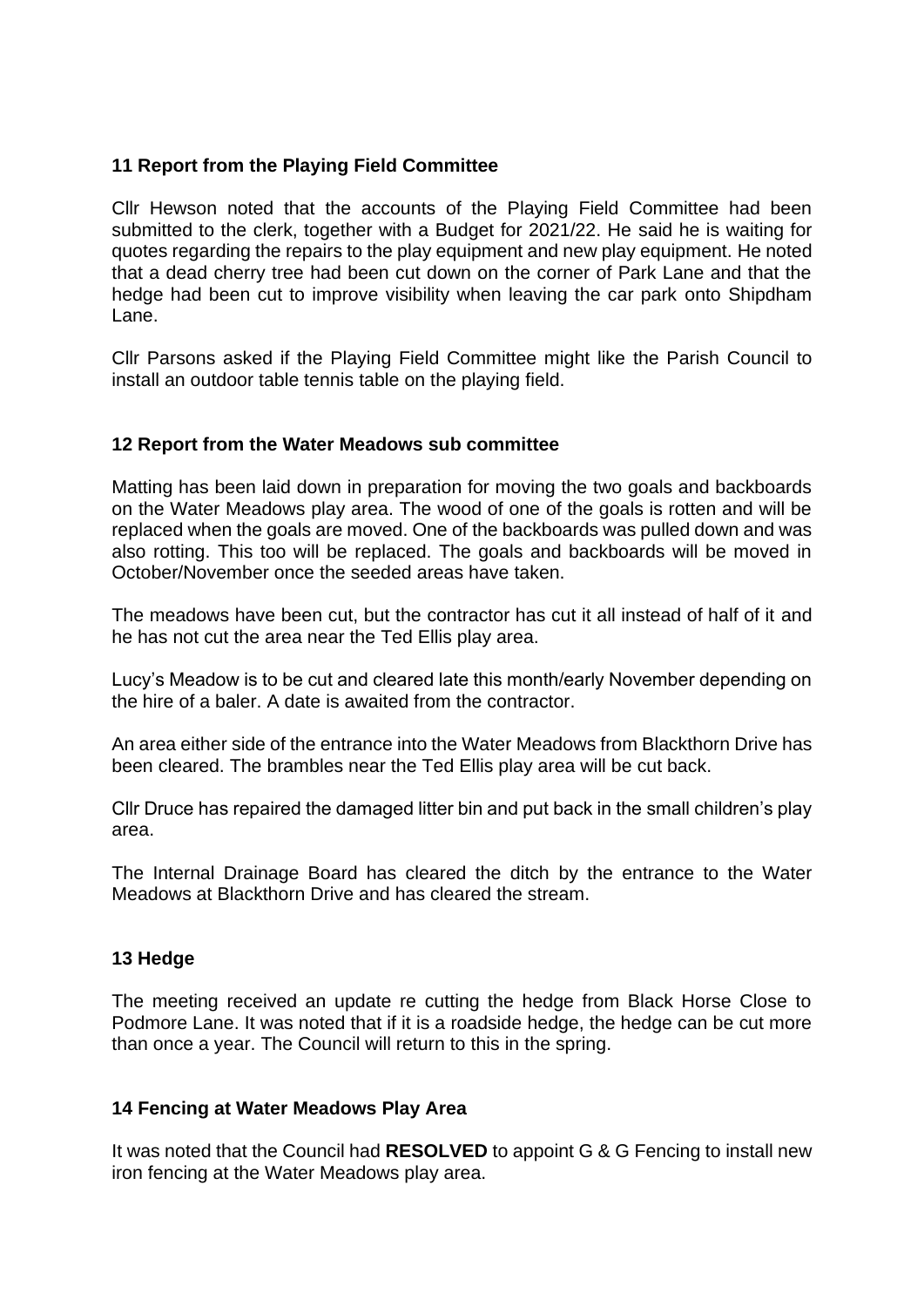### **15 Ted Ellis Play Area**

It was noted that the Council had **RESOLVED** to appoint Fenland Leisure to install matting at the Ted Ellis play area.

### **16 Chestnut Road**

A resident at Chestnut Road has asked the Council to tarmac part of the pavement at Chestnut Road. Cllr Turner noted that Alison Webb, the Cabinet Member for Housing is involved and trying to resolve the situation. A Police officer has been appointed. It was **RESOLVED** that the Council should take no action regarding the pavement.

### **17 Scarning Fen Footpath**

Cllr Abel noted that the entrance to the footpath would benefit from concrete or tarmac laid into the edges. He was asked to quote for the work. The clerk will contact Norfolk County Council, as the Parish Council does not own the footpath.

### **18 Solar Light**

The Council considered the installation of a solar light at the Black Horse Close/Dereham Road bus shelter. It was **RESOLVED** to appoint Westcotec to carry out the work.

### **19 Dereham Road/Draytonhall Lane Junction**

The Council considered a request for double yellow lines near the Dereham Road/Draytonhall Lane junction. It was noted that drivers should not be parking near the junction. It was questioned that if double yellow lines were laid down, who would enforce them. It was **RESOLVED** to write to the school asking parents to be considerate of residents when parking. A similar request will be made in the newsletter.

### **20 Road Crossing Operative**

It was noted that Norfolk County Council is to appoint a new road crossing operative near the Dereham Road/Draytonhall Lane junction,

## **21 Scarning Playing Field**

Cllr Hewson noted that he was still waiting for quotes. It was **RESOLVED** to carry this matter to the November meeting.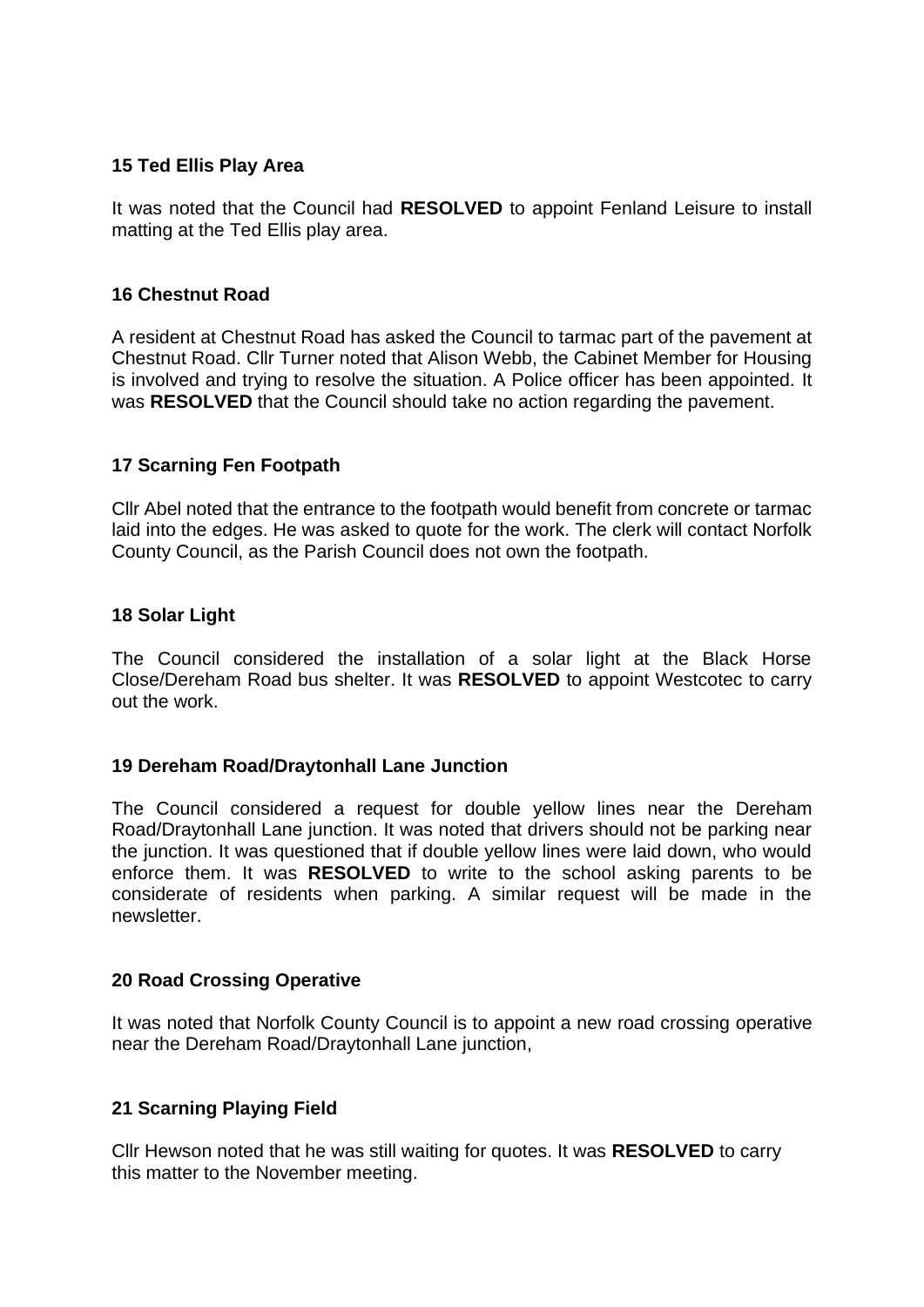#### **22 Bus Shelter Contractor**

The Council considered the appointment of a contractor to install bus shelter at Dereham Road as part of the Parish Council's Parish Partnership bid. The Council received three quotes. It was **RESOLVED** to appoint G W Shelter Solutions to carry out the work.

### **23 Scarning PCC Request**

The Council considered a Grant Application from Scarning PCC to cut the grass in the churchyard. It was **RESOLVED** to cut the grass in 2021.

### **24 Grass Cutting in Scarning Churchyard**

It was **RESOLVED** to appoint TOP Garden Services to cut the grass Scarning churchyard in 2021.

### **25 Roadside Verges and Water Meadows Playing Field Contractor**

It was **RESOLVED** to appoint TOP Garden Services to cut the roadside verges and Scarning Water Meadows in 2021.

### **26 Scarning Water Meadows**

The clerk had met officers from Breckland's Asset Management team re the Water Meadows. As the whole of the scrub area had been cut by the Council's contractor instead of half, and because Lucy's Meadow had still to be cut, Breckland Council refused to allow the Parish Council to install a bench near the stream. The clerk has asked Breckland Council to show the Parish Council the relevant clause in the lease under which the Parish Council needs permission for actions outside the two play areas. It was noted that the Parish Council has been maintaining its areas of land since the inception of the lease.

Cllr Turner said that Breckland will be giving permission for a bench to be installed. She noted that the Water Meadows is a vast area to maintain. She further noted that Cllr Sherwood is leading a new group regarding the environment and suggested the Council might like to meet with him regarding the Meadows.

### **27 Purchase of Fencing**

At the meeting (above) Breckland suggested in terms of health and safety that the Parish Council may wish to fence off the front area of the three ponds on the Meadows (two of these being next to the path and the third near the large playing field.) It was